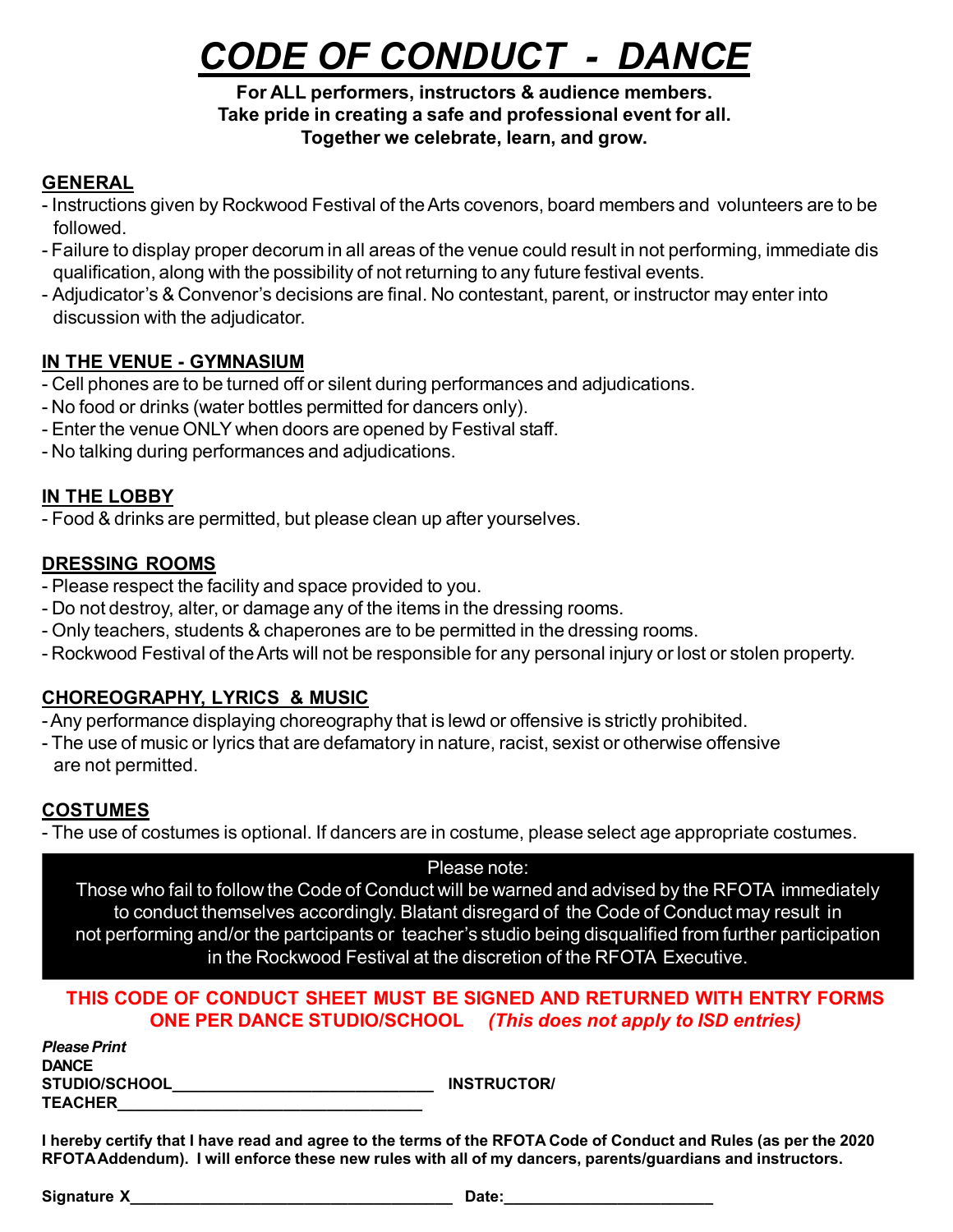**Page #1**

# **2020 ROCKWOOD FESTIVAL OF THE ARTS DANCE - SOLO ENTRY FORM**

*(Solo Entries all for the same participant)*



*Please Print Clearly in Black Ink*

**Incomplete Entry Forms may be rejected - Please fill in ALL information.**

Please refer to the new 2015 Edition of the AMAF Provincial Syllabus for complete Class Numbers and Names (www.amaf.mb.ca).

**Refer to the 2020 Rockwood Festival of the Arts Addendum for additional Rules and Regulations** (www.rfota.ca). **RFOTA Executive and Convenors reserve the right to redirect entries to a more appropriate class.**

**Late Entries will not be accepted.**

**Entry Fees are non-refundable.**

**Changes will not be permitted to entries after submission.**

| <b>PARTICIPANT INFORMATION</b>                    | <b>TEACHER/DANCE SCHOOL INFORMATION</b>                |
|---------------------------------------------------|--------------------------------------------------------|
| FIRST Name:                                       | School:                                                |
| LAST Name:                                        | Teacher:                                               |
| BIRTH DATE (dd/mm/yy):                            | Complete Mailing Address including Street & P.O. BOX # |
| Years of Instruction:                             | Town:<br>, Manitoba                                    |
| (Education) School<br><b>Currently Attending:</b> | Postal Code:                                           |
|                                                   | Phone Daytime: (204)<br>Cell: (204)                    |
|                                                   | E-Mail:                                                |

# Please note that all correspondence will be sent to the Teacher

# **ENTRY DEADLINE JANUARY 31, 2020**

| <b>DANCE - SOLO ENTRY</b>                                                                            |                                                                                                                                                      |
|------------------------------------------------------------------------------------------------------|------------------------------------------------------------------------------------------------------------------------------------------------------|
|                                                                                                      |                                                                                                                                                      |
| Approx. Performance Time (Minutes)                                                                   |                                                                                                                                                      |
|                                                                                                      |                                                                                                                                                      |
|                                                                                                      |                                                                                                                                                      |
| <b>Special Scheduling Requirements:</b>                                                              | Cheques payable to:<br><b>Rockwood Festival of the Arts</b><br>Post Dated Cheques are not accepted.<br>Please indicate participant's name on cheque. |
| <b>ENTRY FEES - Must Accompany Entry Forms</b><br>Solos - \$8.00/entry<br>No. of Solos $x $8.00 = $$ | <b>All Entries and Fees</b><br>can be dropped off or mailed to:<br>ROCKWOOD FESTIVAL OF THE ARTS<br><b>FESTIVAL ENTRIES</b>                          |

*PLEASE SEE NEXT PAGE FOR ADDITIONAL DANCE SOLO ENTRIES (Staple Page 1 & 2 together) Please No Double Sided Entries*

Payment Cash Cheque

192 - 2nd Avenue North Stonewall, Manitoba R0C 2Z0

C/O Interlake School Divison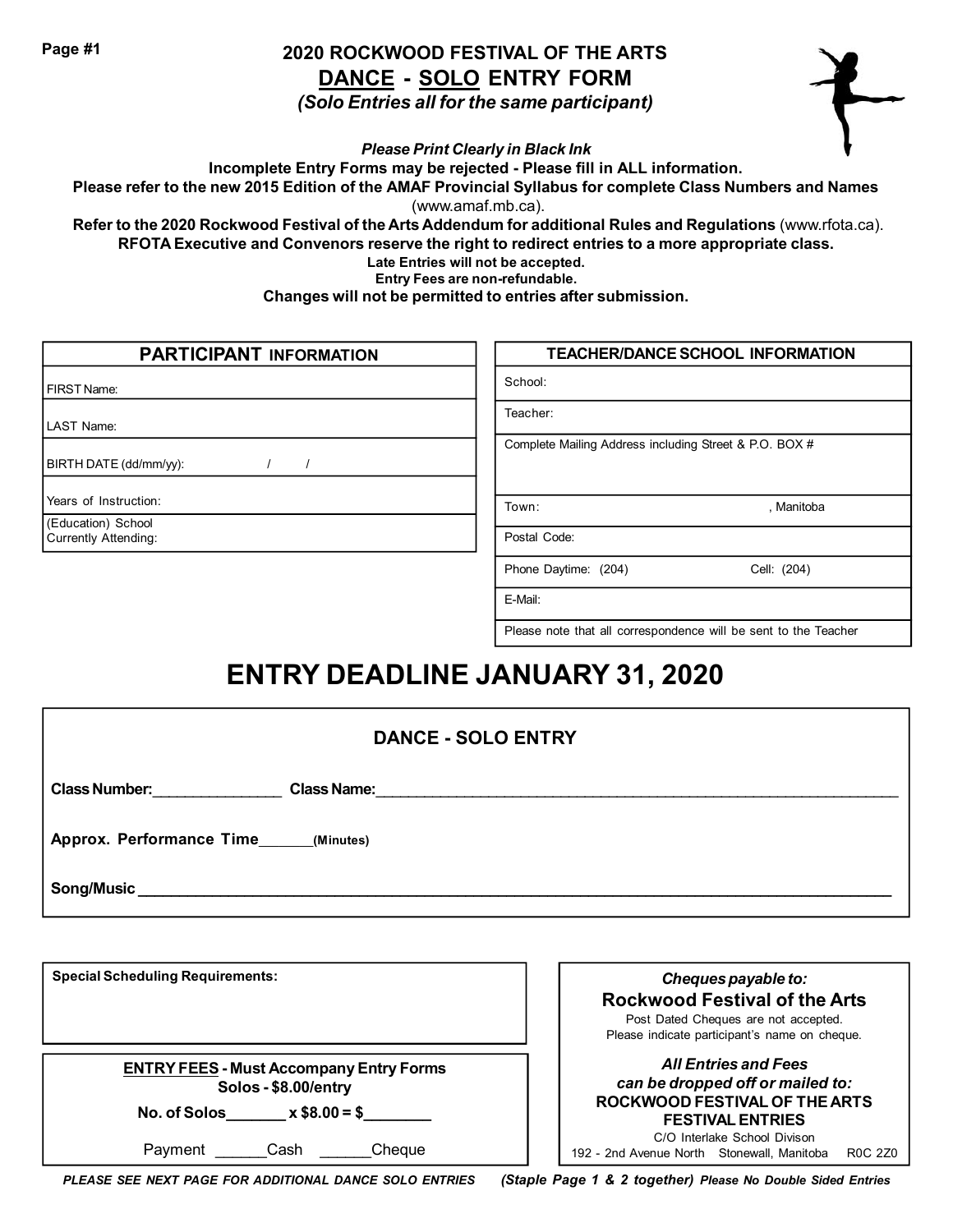| <b>DANCE - SOLO ENTRY</b>                                           |  |
|---------------------------------------------------------------------|--|
|                                                                     |  |
| Approx. Performance Time______(Minutes)                             |  |
|                                                                     |  |
| <b>DANCE - SOLO ENTRY</b>                                           |  |
| Class Number: Class Name: Class Name: Class Name: Class Number 2014 |  |
| Approx. Performance Time______(Minutes)                             |  |
|                                                                     |  |
| <b>DANCE - SOLO ENTRY</b>                                           |  |
|                                                                     |  |
| Approx. Performance Time______(Minutes)                             |  |
|                                                                     |  |
| <b>DANCE - SOLO ENTRY</b>                                           |  |
|                                                                     |  |
| Approx. Performance Time (Minutes)                                  |  |
|                                                                     |  |
| <b>DANCE - SOLO ENTRY</b>                                           |  |
| Class Number: Class Name: Class Name: Class Name:                   |  |
| Approx. Performance Time______(Minutes)                             |  |
|                                                                     |  |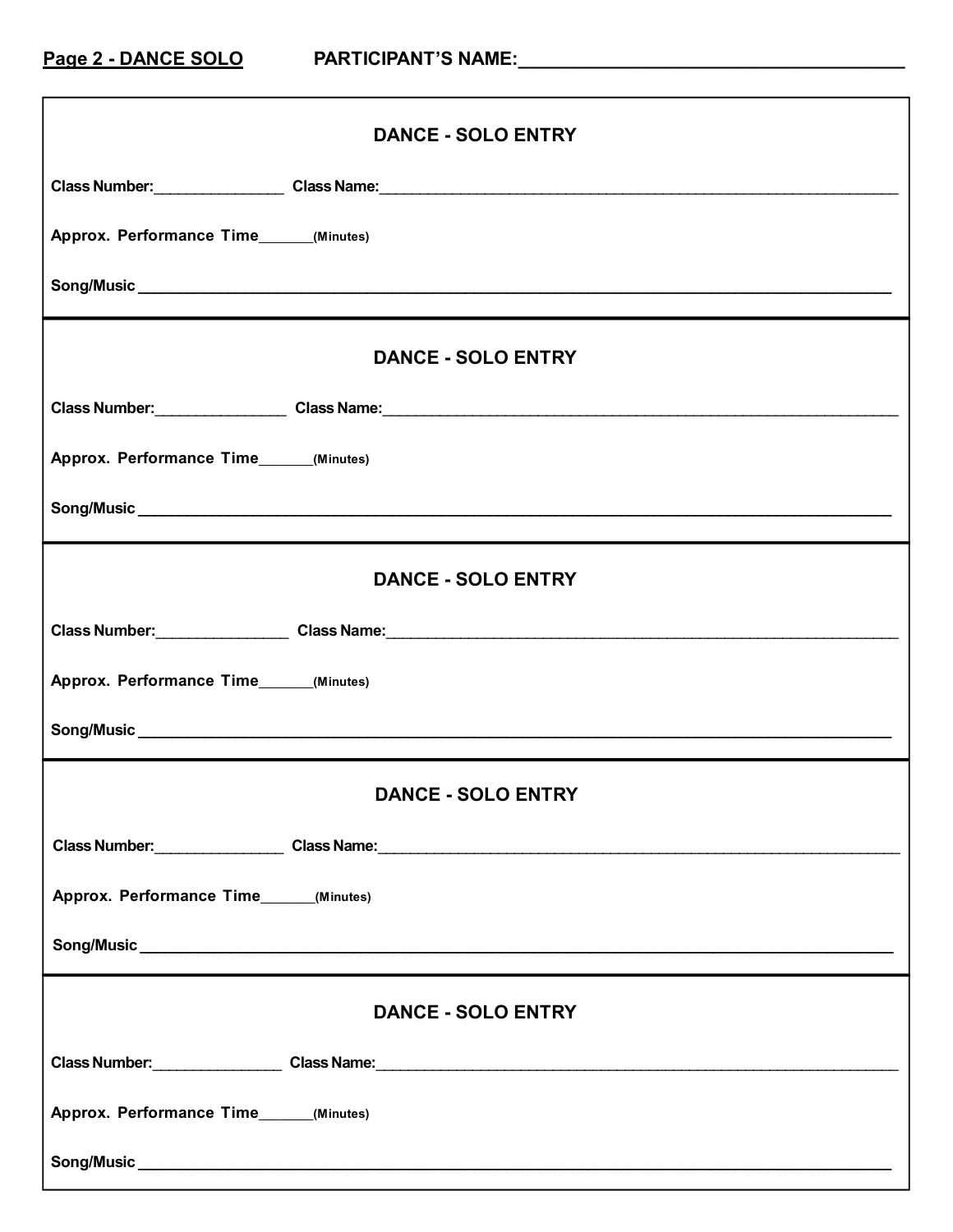

#### **2020 ROCKWOOD FESTIVAL OF THE ARTS DANCE - DUET, TRIO & QUARTET ENTRY FORM**

(Only One Entry Per Form)



*Please Print Clearly in Black Ink*

**Incomplete Entry Forms may be rejected - Please fill in ALL information.**

Please refer to the new 2015 Edition of the AMAF Provincial Syllabus for complete Class Numbers and Names

(www.amaf.mb.ca).

**Refer to the 2020 Rockwood Festival of the Arts Addendum for additional Rules and Regulations** (www.rfota.ca). **RFOTA Executive and Convenors reserve the right to redirect entries to a more appropriate class.**

**Late Entries will not be accepted.**

**Entry Fees are non-refundable.**

**Changes will not be permitted to entries after submission.**

| PARTICIPANTS INFORMATION<br><b>BIRTH DATES REQUIRED</b> | <b>TEACHER/DANCE SCHOOL INFORMATION</b>                         |
|---------------------------------------------------------|-----------------------------------------------------------------|
| Name of Group:                                          | School:                                                         |
| #1 Participant:                                         | Teacher:                                                        |
| BIRTH DATE (dd/mm/yy):                                  | Complete Mailing Address including Street & P.O. BOX #          |
| #2 Participant:                                         | Town:<br>. Manitoba                                             |
| BIRTH DATE (dd/mm/yy):                                  | Postal Code:                                                    |
| #3 Participant:                                         | Phone Daytime: (204)<br>Cell: (204)                             |
| BIRTH DATE (dd/mm/yy):                                  | E-Mail:                                                         |
| #4 Participant:                                         | Please note that all correspondence will be sent to the Teacher |
| BIRTH DATE (dd/mm/yy):                                  | <b>ENTRY DEADLINE</b>                                           |
| Average Age of Group:                                   | <b>JANUARY 31, 2020</b>                                         |

| DANCE - DUET, TRIO OR QUARTET ENTRY                                                                                                                         |                                                                                                                                                      |
|-------------------------------------------------------------------------------------------------------------------------------------------------------------|------------------------------------------------------------------------------------------------------------------------------------------------------|
| Class Number: Class Number:<br><b>Class Name:</b>                                                                                                           |                                                                                                                                                      |
| Approx. Performance Time (Minutes)                                                                                                                          |                                                                                                                                                      |
|                                                                                                                                                             |                                                                                                                                                      |
|                                                                                                                                                             |                                                                                                                                                      |
| <b>Special Scheduling Requirements:</b>                                                                                                                     | Cheques payable to:<br><b>Rockwood Festival of the Arts</b><br>Post Dated Cheques are not accepted.<br>Please indicate participant's name on cheque. |
| <b>ENTRY FEES - Must Accompany Entry Forms</b><br>Duets \$12/entry Trios & Quartets \$15.00/entry<br>Please Circle: Duets \$12.00 or Trio - Quartet \$15.00 | <b>All Entries and Fees</b><br>can be dropped off or mailed to:<br>ROCKWOOD FESTIVAL OF THE ARTS<br><b>FESTIVAL ENTRIES</b>                          |
| \$<br>Cash<br>Cheque<br>Payment                                                                                                                             | C/O Interlake School Divison<br>192 - 2nd Avenue North Stonewall Manitoba<br>R <sub>0</sub> C 270                                                    |

192 - 2nd Avenue North Stonewall, Manitoba R0C 2Z0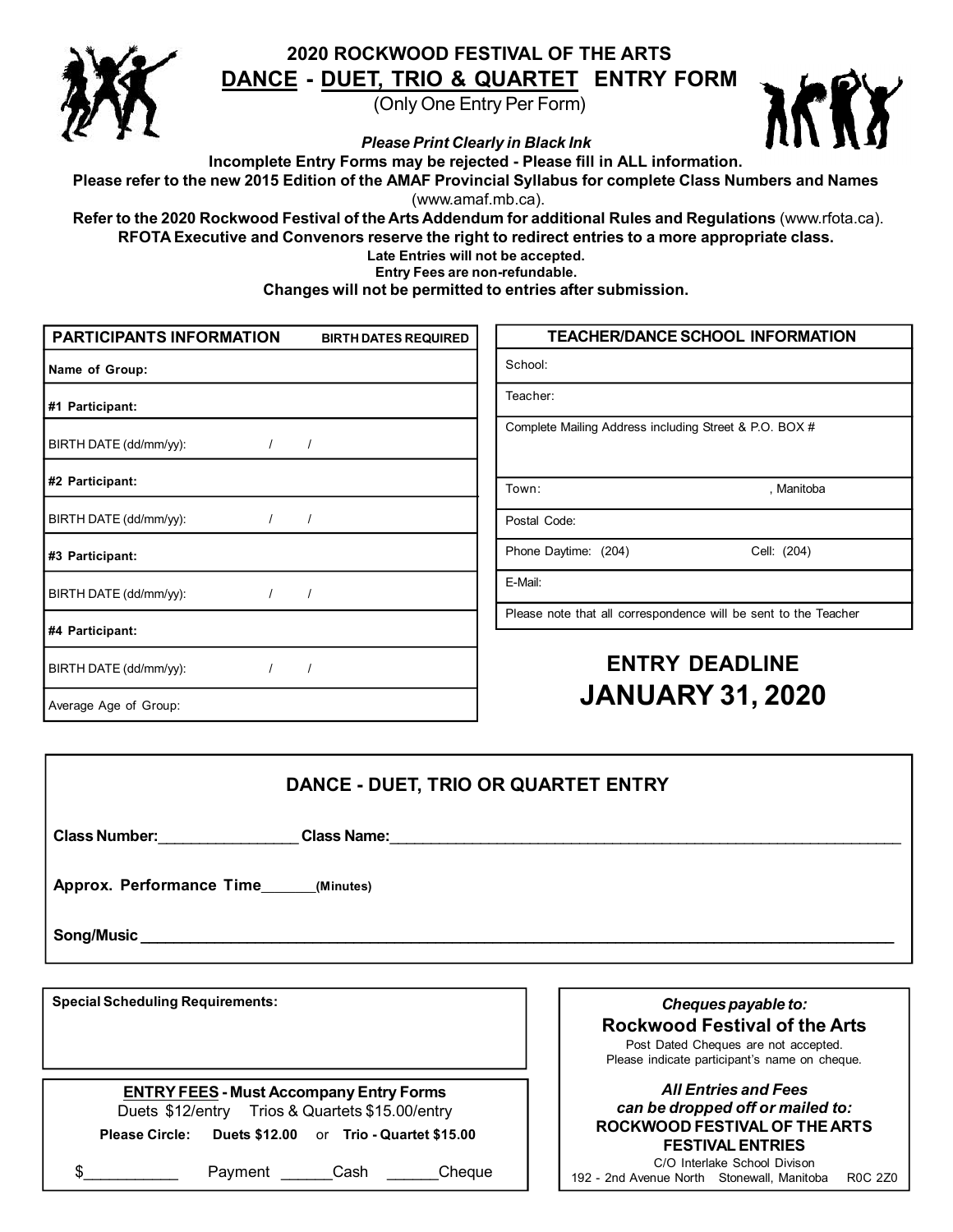

### **2020 ROCKWOOD FESTIVAL OF THE ARTS DANCE - GROUP ENTRY FORM**

(Only One Entry Per Form)



*Please Print Clearly in Black Ink* **Incomplete Entry Forms may be rejected - Please fill in ALL information.** Please refer to the new 2015 Edition of the AMAF Provincial Syllabus for complete Class Numbers and Names (www.amaf.mb.ca).

**Refer to the 2020 Rockwood Festival of the Arts Addendum for additional Rules and Regulations** (www.rfota.ca). **RFOTA Executive and Convenors reserve the right to redirect entries to a more appropriate class. Late Entries will not be accepted.**

**Entry Fees are non-refundable.**

**Changes will not be permitted to entries after submission.**

| <b>SCHOOL/GROUP PARTICIPANTS INFORMATION</b>                              | <b>TEACHER/DANCE SCHOOL INFORMATION</b>                         |
|---------------------------------------------------------------------------|-----------------------------------------------------------------|
| Name of<br>Group/Class:                                                   | School:                                                         |
| No. of participants in group:                                             | Teacher:                                                        |
| <b>NOTE:</b>                                                              | Complete Mailing Address including Street & P.O. BOX #          |
| <b>COMPLETE LIST OF ALL DANCER'S</b>                                      |                                                                 |
| <b>NAMES AND BIRTHDATES</b>                                               | Town:<br>. Manitoba                                             |
| <b>MUST BE SUBMITTED with this entry</b><br>ON THE FORM ON THE NEXT PAGE. | Postal Code:                                                    |
| A computer generated list                                                 | Phone Daytime: (204)<br>Cell: (204)                             |
| printed and attached to this form<br>is acceptable.                       | E-Mail:                                                         |
| ISD School Groups are exempt from this requirement.                       | Please note that all correspondence will be sent to the Teacher |

# **ENTRY DEADLINE JANUARY 31, 2020**

| <b>DANCE - GROUP ENTRY</b>                          |  |
|-----------------------------------------------------|--|
| <b>Class Number:</b><br>Class Name: The Class Name: |  |
| Approx. Performance Time______(Minutes)             |  |
| Song/Music                                          |  |

**Special Scheduling Requirements:**

**ENTRY FEES - Must Accompany Entry Forms**

**Groups** (5 or more Dancers) **\$15.00 per Entry**

Payment Cash Cheque

Cheques payable to: **Rockwood Festival of the Arts** Post Dated Cheques are not accepted. Please indicate participant's name on cheque.

#### *All Entries and Fees can be dropped off or mailed to:* **ROCKWOOD FESTIVAL OF THE ARTS FESTIVAL ENTRIES**

C/O Interlake School Divison 192 - 2nd Avenue North Stonewall, Manitoba R0C 2Z0